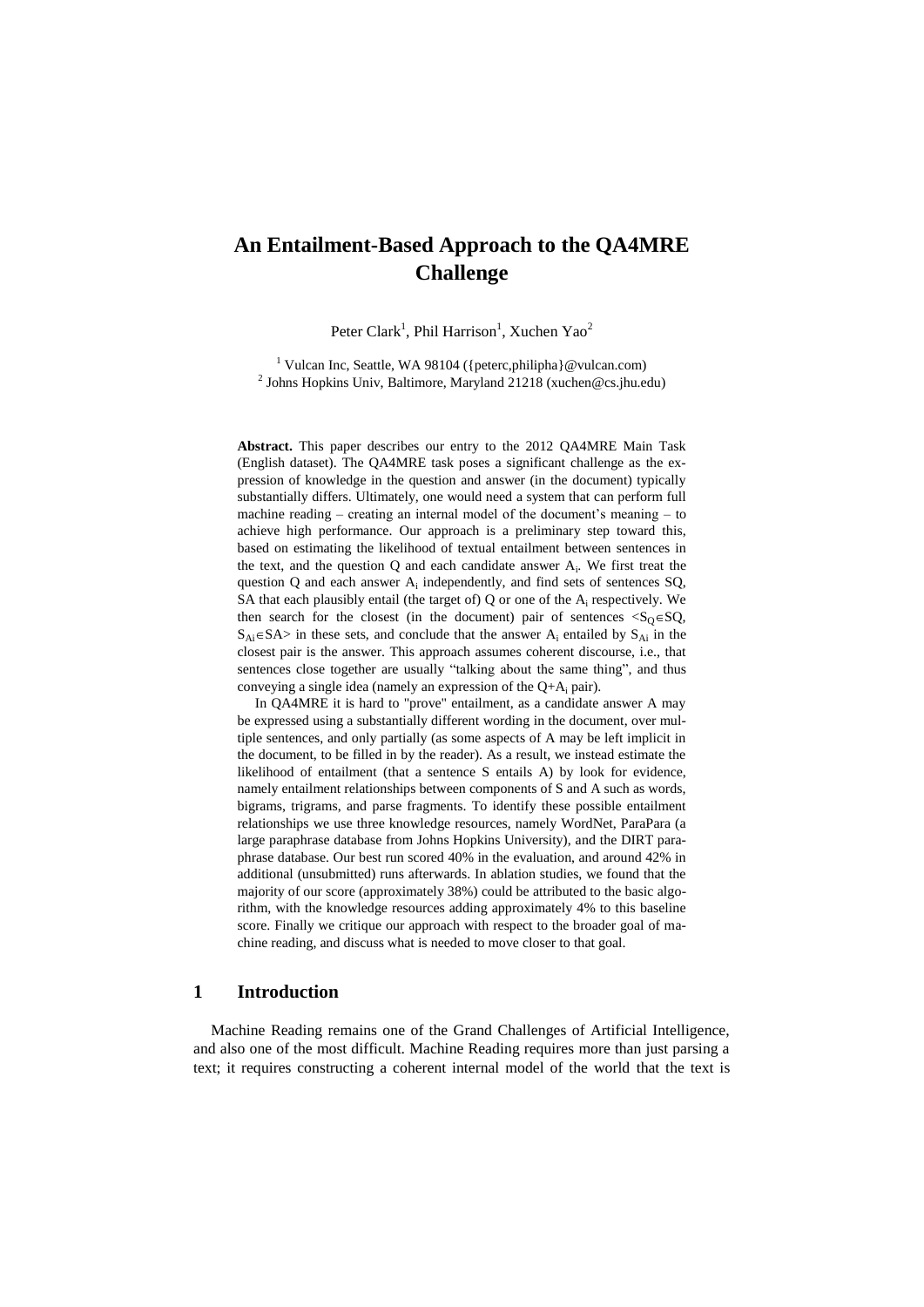describing. This goal is particularly challenging because typically only a fraction of that model is made explicit in text, requiring substantial background knowledge to fill in the gaps and resolve ambiguities (Schank and Abelson, 1977). By one estimate, only one eighth of the knowledge conveyed by text is stated explicitly (Graesser, 1981).

The QA4MRE task is a simpler version of the full Machine Reading challenge because it uses multiple-choice questions against a single document. However, QA4MRE is still formidable because the answer information is typically expressed in varied, imprecise, complex, and sometimes distributed ways in the document, and almost always requires background knowledge to bridge the gap to the original question and candidate answers. In the ideal case, a system would still build an internal model of the entire document, and decide which candidate answer that model entails. In our system, we use a simpler and more impoverished approach, namely to look for entailment relationships between phrases or sentences in the document and the question Q and candidate answers A<sub>i</sub>, as a first step towards more complete model construction.

An overview of our approach is as follows: We first treat the question Q and each answer  $A_i$  independently, and find sets of sentences  $SQ$ ,  $SA$  that each plausibly entail (the target of)  $Q$  or one of the  $A_i$  respectively. We then search for the closest (in the document) pair of sentences  $\langle S_0 \in SQ$ ,  $S_{Ai} \in S A \rangle$  in these sets, and conclude that the answer  $A_i$  entailed by  $S_{Ai}$  in the closest pair is the answer. The justification for this is that sentences close together are usually "talking about the same thing", and thus conveying a single idea (namely an expression of the  $Q+A_i$  pair).

In the rest of this paper we describe our approach, present some examples, and then summarize our results. Our best run scored 40% in the evaluation, and around 42% in additional (unsubmitted) runs afterwards. In ablation studies, we found that the majority of our score (approximately 38%) could be attributed to the basic algorithm, with the knowledge resources adding approximately 4% to this baseline score. Finally we critique our approach with respect to the broader goal of machine reading, and discuss what is needed to move closer to that goal.

# **2 Approach**

### **2.1 Overview**

One approach to QA4MRE would be to substitute a candidate answer A into a question Q to form a single sentence, called  $Q+A$ , and then assess whether the document semantically entails  $Q+A$ . However, in our early experiments with this approach, we had mediocre performance. We believe this was, in part, because this involves searching for several pieces of information at once (from within both Q and A), with some items of information confusing the search for others. As a result, we have found a different approach to be more effective:

- 1. find expressions of Q and A independently in the document
- 2. assess whether those two expressions indicate A is an answer to Q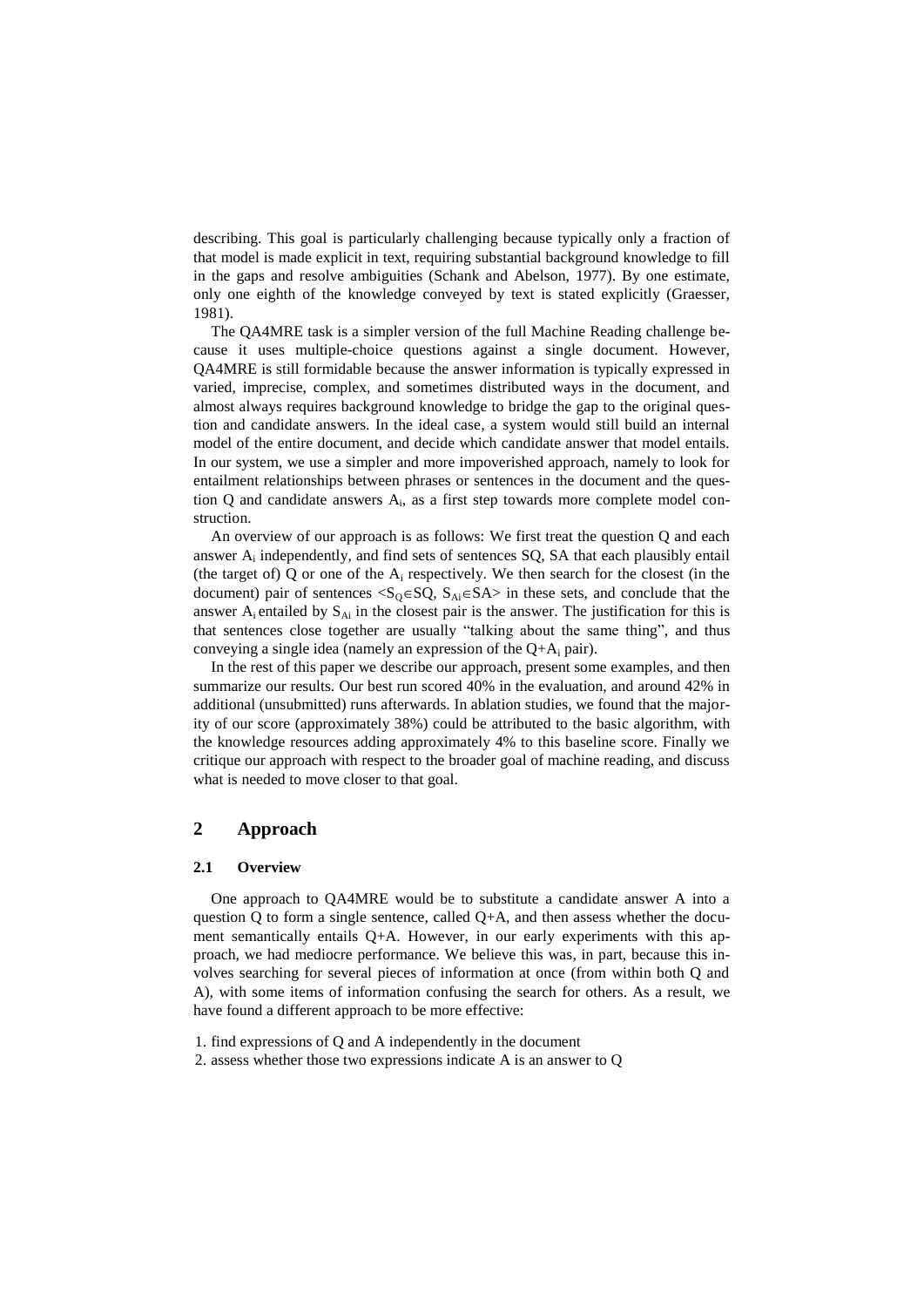By searching for Q and A independently in the document, we avoid answer details confusing the search for the question statement in the document, and vice versa.

These two steps rely on two important tasks:

- Task 1. Assessing how likely it is that a sentence<sup>1</sup> is expressing the same information as (the target of) a question Q or a candidate answer A
- **Task 2.** Assessing how likely it is that an expression of Q and an expression of A imply that A is an answer to Q.

**Task 1** can be viewed as a form of the Textual Entailment challenge:

- Given sentence S and (the target of) a question Q, does S entail (the target of) Q?
- Given sentence S and a candidate answer A, does S entail A?

By "target of the question", we mean the description of the item the question is asking for, typically a noun phrase. For instance in "Where is the epicenter of the AIDS pandemic?" the target is "the epicenter of the AIDS pandemic".

For example, given the Q+A pair and the sentence S37 below from the target document:

**Question Q[3.11]** Why were transistor radios a significant development? **Answer A2**. Young people could listen to pop outside.

**Sentence S27.** In the 1960s, the introduction of inexpensive, portable transistor radios meant that teenagers could listen to music outside of the home.

the entailment questions our current system asks are:

 $\overline{\phantom{a}}$ 

- How likely is that that S27 entails "transistor radios were a significant development" (O)?
- How likely is it that S27 entails "Young people could listen to pop outside" (A2)?

**Task 2** can also be viewed as a Textual Entailment task: Given sentence S1 plausibly entails Q, and sentence S2 plausibly entails A, does  $S1+S2$  entail  $O+A$ ? (where  $O+A$ is a sentence created by substituting A into Q). To assess this, we significantly approximate this task by simply measuring how close S1 and S2 are in the document, the proximity being taken as a measure of likelihood that S1+S2 entails Q+A. The justification for this is an assumption of coherent discourse, i.e., that sentences close together are usually "talking about the same thing", and thus close sentences are often conveying a single coherent idea (e.g., the Q+A pair). Although this is a gross approximation, it is helpful because often the connection between Q+A is not explicit in the document. Rather, it is implied by pragmatic considerations such as context, sentence ordering, or subtle discourse words (as in the above example).

Although Q and A2 in the above example are complete sentences, we apply the same approach when the Q and A are phrases (as is more usually the case). We say

 $1$  We assume that (the target of) a question or answer is expressed in a single sentence, although the expression of the two together may span multiple sentences.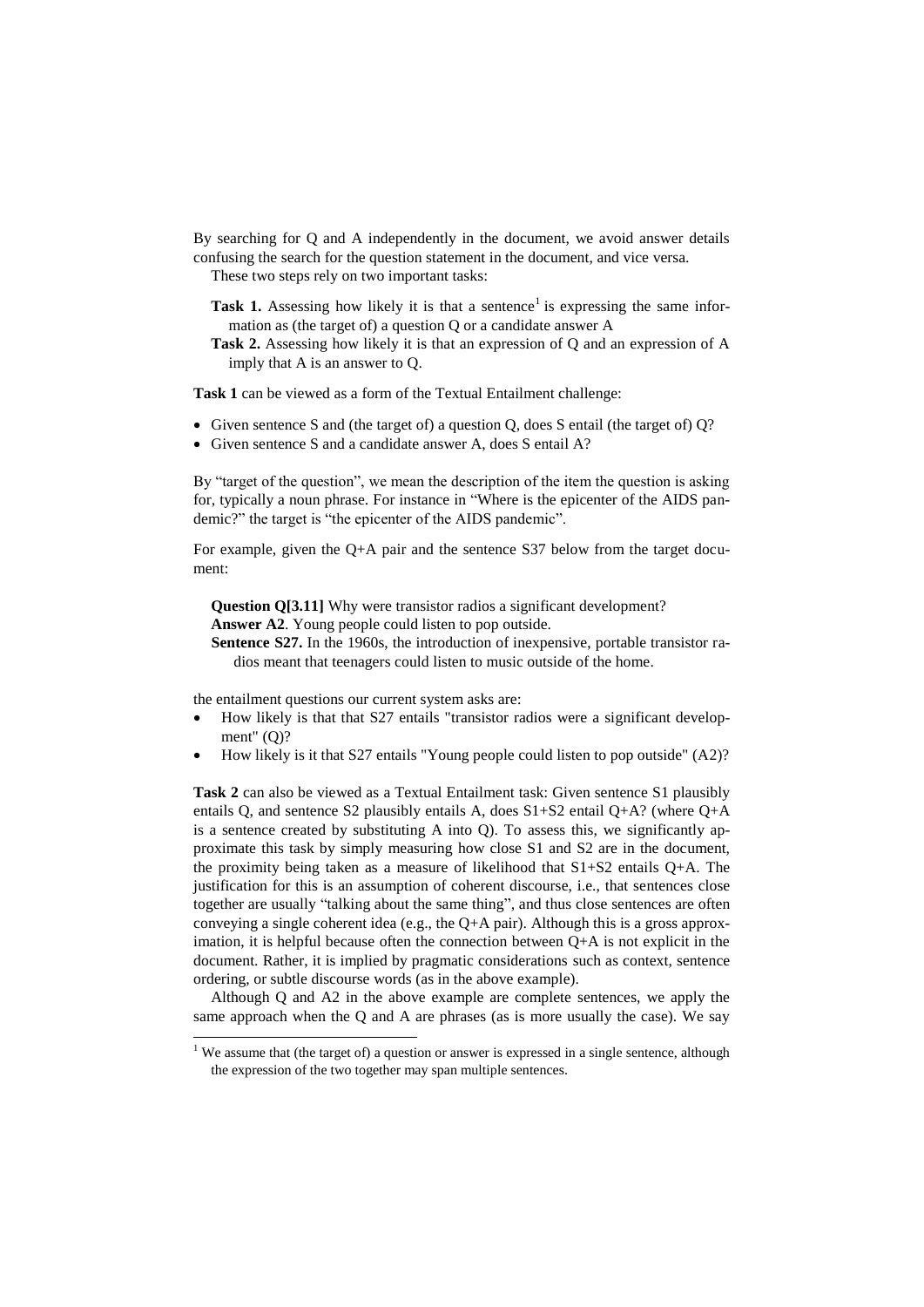that a sentence S "entails" a phrase P if the meaning of P forms part of the meaning of S. For example we say sentence S entails the answer phrase A below:

**S** ("Text")**:** Because humanity has polluted so much surface water on the planet, we are now mining the groundwater far faster than it can be replaced by nature.

**A** ("Hypothesis"): Because surface water is too polluted.

because the notion that "surface water is too polluted" is part of the meaning of S.

We now describe Task 1 (Entailment Assessment) and Task 2 (Proximity Detection) in more detail.

### **2.2 Task 1: Entailment Assessment**

To determine if a sentence S entails a candidate answer A, one approach is to create a formal representation of S and A and then prove S implies A. However, reliably creating formal representations is extremely difficult. A weaker but more practical variant is to do reasoning at the textual level - the "natural logic" approach (MacCartney & Manning, 2007; MacCartney, 2009) - in which semantically valid (or plausible) rewrite rules are applied directly to the linguistic structure of the text. If S's parse can be validly transformed to A's parse, then A is, in a way, "proved" (entailed). However, even this is a high bar; often we cannot fully "prove" that S entails A by this method, either because we are missing background knowledge, or because some unstated context/assumptions are needed, or because in a strict sense A is not fully derivable from S due to some of the required knowledge being implicit (unstated). As a result, we relax the problem further and collect *evidence* of entailment (do pieces of S entail pieces of A?) to provide an overall assessment of how likely S entails A. This is a standard approach taken in most Recognizing Textual Entailment (RTE) systems (e.g., NIST, 2011). The key question is which evidence should be used, and how that evidence should be combined.

Given S and A, our system looks for possible entailment relations between various fragments of S and A, namely words, bigrams, trigrams, and parse tree fragments. To assess entailment between these components, the system considers equality, synonymy, and entailment relationships drawn from three sources: WordNet (hypernyms), the DIRT paraphrase database, and the ParaPara paraphrase database from Johns Hopkins University (described shortly). Each relationship found is a piece of evidence that S entails A. Then, the various evidence is combined to provide an overall confidence in entailment. For this task, the absolute confidence number is not important, as our algorithm only cares about the *relative* entailment strength in order to find the sentences that most likely entail A.

#### **Word and N-gram Matching:**

The simplest entailment is word matching: a word in S matches (i.e., is identical to, taking into account morphological variants) a word in A, e.g., "produce"(in S)  $\rightarrow$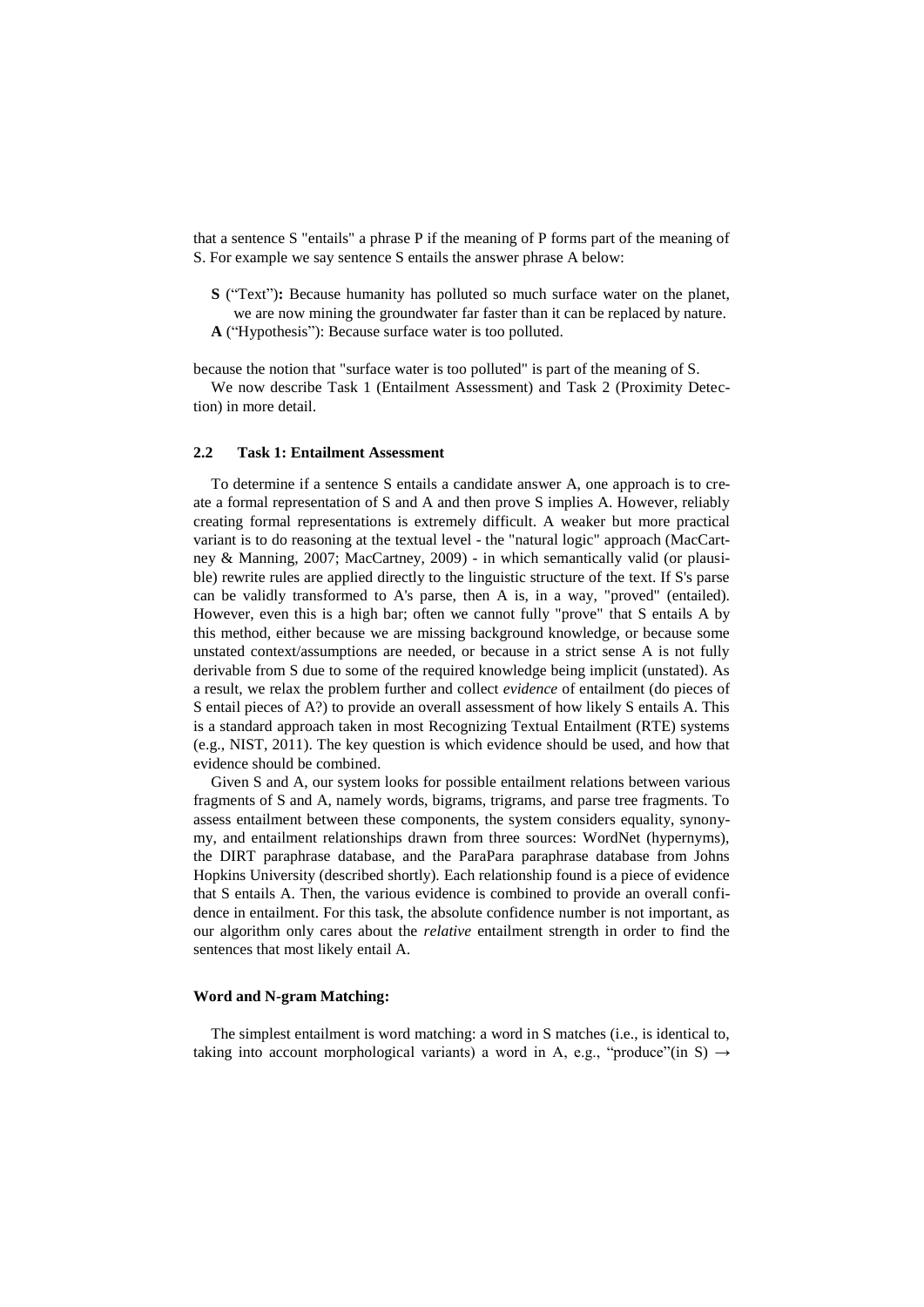"production"(in A); "suppporting"(S)  $\rightarrow$  "supportive"(A). Word matches are scored according to the word's "importance", i.e, the extent to which it carries the semantic meaning of the phrase or sentence in which it occurs. For example, words like "HIV", "virus", "infection" (for the AIDS topic) carry more of the meaning than general words like "go", "move", etc. To capture this intuition we use two measures of "importance":

 **Salience:** an Idf (inverse document frequency) measure of how unlikely a word is, with uncommon words being weighted higher than common words, defined as:

salience(w) = max [  $log(1/p(w|topical-documents)) - k, 0$ ]

k is a constant chosen such that a pool of very common words ("of", "the", "a") have a salience of 0. A word has high salience if it occurs infrequently, and the most common words have a salience of 0.

 **Topicality:** A word that occurs unusually frequently for documents about a particular topic (relative to general text) is considered topical, and can be given more weight. We define it as:

topicality( $w$ ) = max[ $log (p(w|topical-documents)/p(w|general-documents)) - 1, 0$ ]

A word has high topicality if it occurs unusually frequently in domain texts (relative to general texts), while a word that is no more/less frequent in domain texts than general texts (independent of its *absolute* frequency) has a topicality of 0. Topicality helps to distinguish between domain-general and domain-specific terms, allowing us to place more weight on domain-specific terms relative to equally infrequent domain-general terms (e.g., weight "virus" more than "primarily" for documents about AIDS).

The overall entailment strength is a weighted combination of these measures:

weight(w) =  $\lambda$ .topicality(w) + (1- $\lambda$ ).salience(w)

where  $\lambda$  controls for the relative weights of topicality and salience. p(w|topicaldocuments) is estimated from the QA4MRE background collection for the topic of the question (AIDS, climate change, music and society, Alzheimer), and p(w|generaldocuments) is estimated from the British National Corpus (BNC Consortium, 2001). For Ngrams, we add the weights of individual words in the Ngrams. We optimized for  $\lambda$  on the 2011 QAMRE data, producing an optimal value of  $\lambda = 0.9$ .

#### **Use of Paraphrases to Identify Entailments:**

In addition to looking for exact word/phrase matches, the system also looks for entailment relations using two paraphrase databases, namely ParaPara (Chan et al., 2011) and DIRT (Lin and Pantel, 2001):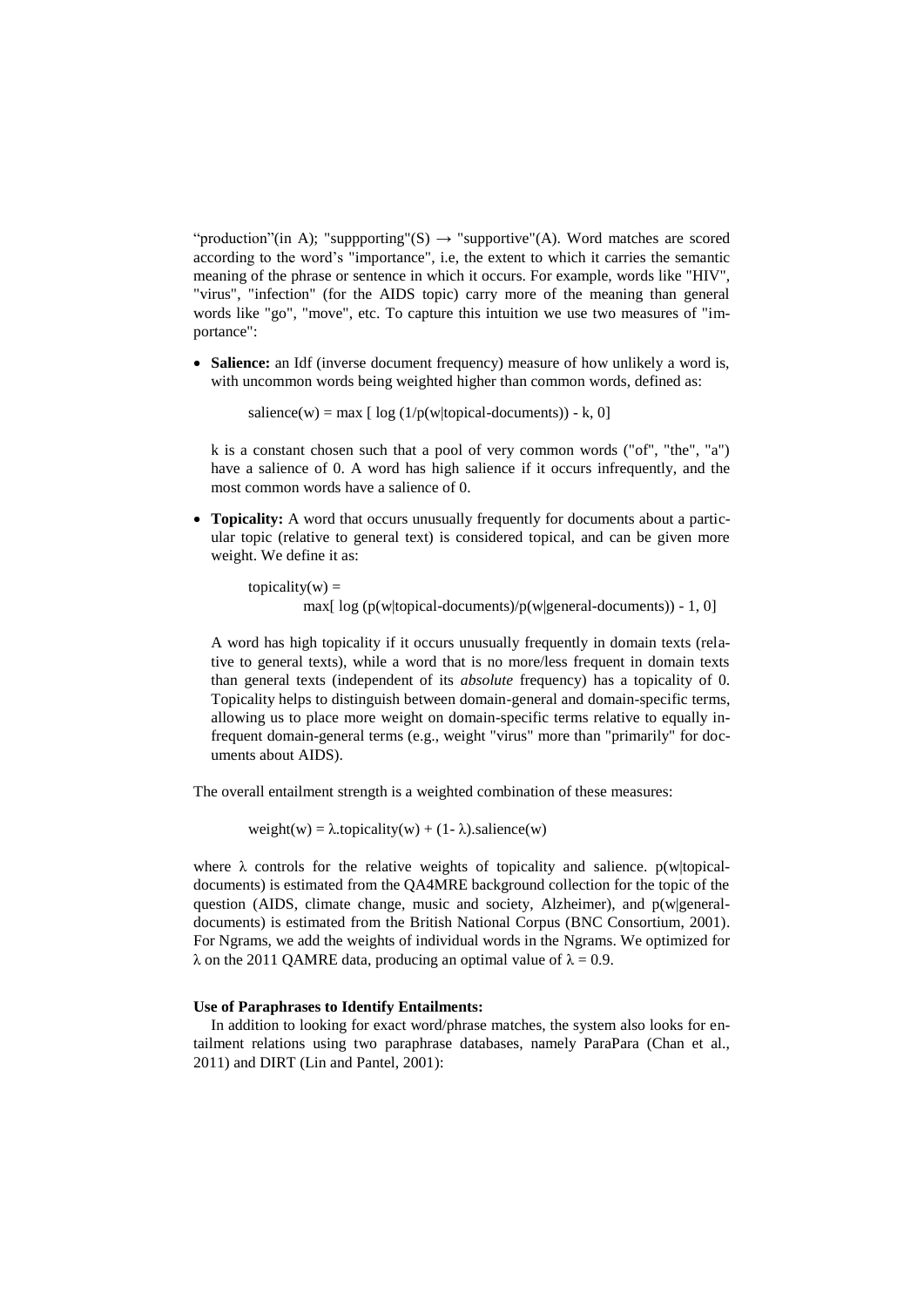• The ParaPara paraphrases are of the form  $string<sub>1</sub> \rightarrow string<sub>2</sub>$  (string equivalents), found using a combination of bilingual pivoting and monolingual distributional similarity. Bilingual pivoting uses aligned parallel corpora in multiple languages. If a phrase X is aligned with a foreign phrase Y, and that foreign phrase Y is aligned with a phrase Z, then X and Z may be paraphrases. The set of high confidence paraphrases found this way is then given a second score based on the distributional similarity of their surrounding words in the Google N-gram corpus. Finally, the two scores are combined together using an SVM trained on human-annotated training data. Some of the better examples that applied in QA4MRE are:

```
"total lack of" → "lack of"
"increasingly" \rightarrow "every day"
"cause" → "make"
"cooperation with" \rightarrow "closely with"
"finance" → "fund the"
"against aid" → "fight aid"
"to combat" \rightarrow "to fight"
"spend" → "devote"
"one" → "member"
"reason" → "factor"
"is one of" \rightarrow "among"
```
- The DIRT paraphrases are of the form **IF**  $(X r_1 Y)$  **THEN**  $(X r_2 Y)$ , where  $r_1$  and  $r_2$ are dependency paths between words  $X$  and  $Y$ , and are based on distributional similarity:  $(X r_1 Y)$  and  $(X r_2 Y)$  are paraphrases if the frequency distribution of the Xs with  $r_1$ , and of the Xs with  $r_2$ , are similar (combined with the same for the Ys). For our purposes here we simply use the **IF** (X  $\leftarrow$ *subj*– verb<sub>1</sub>  $-obj \rightarrow Y$ ) **THEN** (X  $\leftarrow$ *subj*– verb<sub>2</sub> –*obj*→ Y) paraphrases as string equivalents (verb<sub>1</sub> → verb<sub>2</sub>), although with more engineering we could also use longer paraphrases in the database and exploit the dependency structure more. In our earlier work, we found these simple verbal paraphrases to be the most reliable. Some of the better examples that applied in QA4MRE are:
	- **IF** X decreases Y **THEN** X reduces Y **IF** X increases Y **THEN** X grows Y **IF** X offers Y **THEN** X includes Y **IF** X names Y **THEN** X calls Y **IF** X supports Y **THEN** X funds Y **IF** X causes Y **THEN** X affects Y

If a paraphrase  $X \rightarrow Y$  (from either ParaPara or DIRT) applies during the entailment assessment, then we score the entailment as weight $(x)$ \*confidence(paraphrase), where the confidence(paraphrase) is provided in the paraphrase databases (range 0-1). In other words, we downgrade the strength of an exact match  $(X \rightarrow X)$  by confidence(paraphrase). If the paraphrase occurs in both databases we take the highest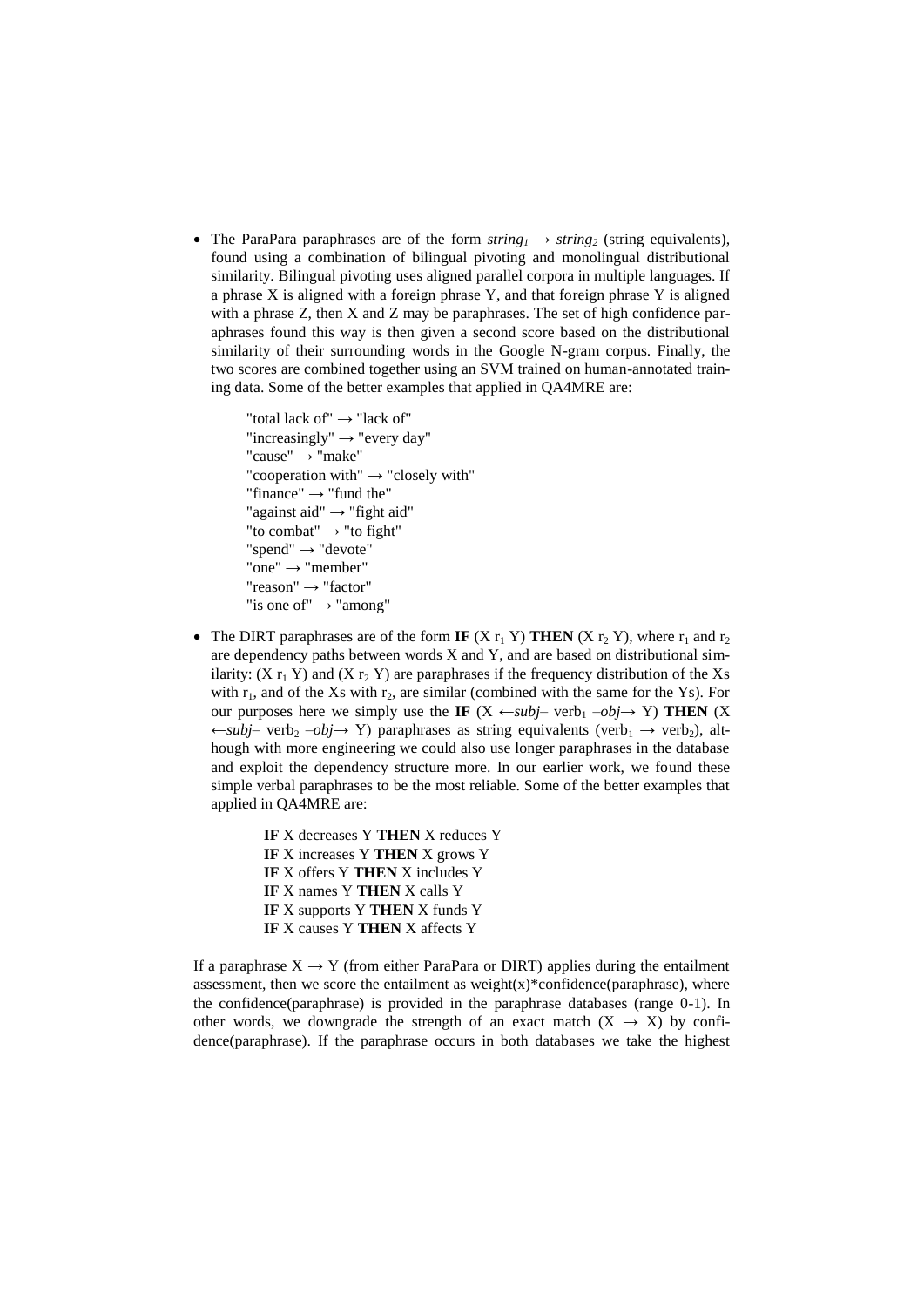confidence for it. This formula was found to be the most effective in the trials with ran.

#### **WordNet**

We also use WordNe in a straightforward way to find word hypernyms and synonyms. As well as using the WordNet synsets, we also use WordNet's pertainym ("pertains to") links. Pertainyms cross part-of-speech boundaries and offer some useful additional synonyms to the synsets, for example the pertainyms of (senses) of "quick" are:

> "quickly" "speedily" "quicker" "faster" "quickly" "quickest" "fastest" "prompt" "quick" "quickly" "agilely" "nimbly"

### **Syntactic Fragments**

In addition to word and phrase-based matching, we also match parse tree fragments from parses of the two phrases/sentences. This allows some credit to be given if syntactic dependencies between words is preserved between the two sentences. We use (a modern version of) the SAPIR parser (Harrison and Maxwell, 1986), a broad coverage chart parser, generate a dependency-like structure from the parse, and then "shred" the dependency tree into fragments, where each fragment denotes one dependency-style link. If a sentence S and answer A share a syntactic fragment, then this constitutes another piece of evidence that S entails A.

#### **2.3 Task 2: Implication Assessment (Proximity Detection)**

Given the system has identified sentences in the document that most likely express Q and A in the document, the second task is to assess how likely it is that the combination of these sentences imply that A is an answer to Q. Ideally we would find some appropriate syntactic connection between those two sentences (e.g., "Q-sentence *because* A-sentence"). However, this task is difficult because the connection may be indirect or simply not stated explicitly in the text. To deal with this, we perform task 2 in a crude way, by measuring the distance between the sentences, prefering the closest pair. In the case of a tie, we then prefer the pair that also most strongly entails Q and A, using the scores from Task 1.

Algorithmically, we:

- 1. Find the N sentences SQ<sub>i</sub> that most strongly entail Q
- 3. Find the N sentences  $SA_{ni}$  that most strongly entail  $A_n$ , for each of the five candidate answers A<sup>n</sup>
- 4. Find the pair  $\langle SQ_i, SA_{nj}\rangle$  where the distance (number of sentences) between  $SQ_i$ and SAnj in the document is smallest. For ties, prefer the pair where the entailments of  $SQ_i \rightarrow Q$ , and  $QA_{ni} \rightarrow A$  are strongest.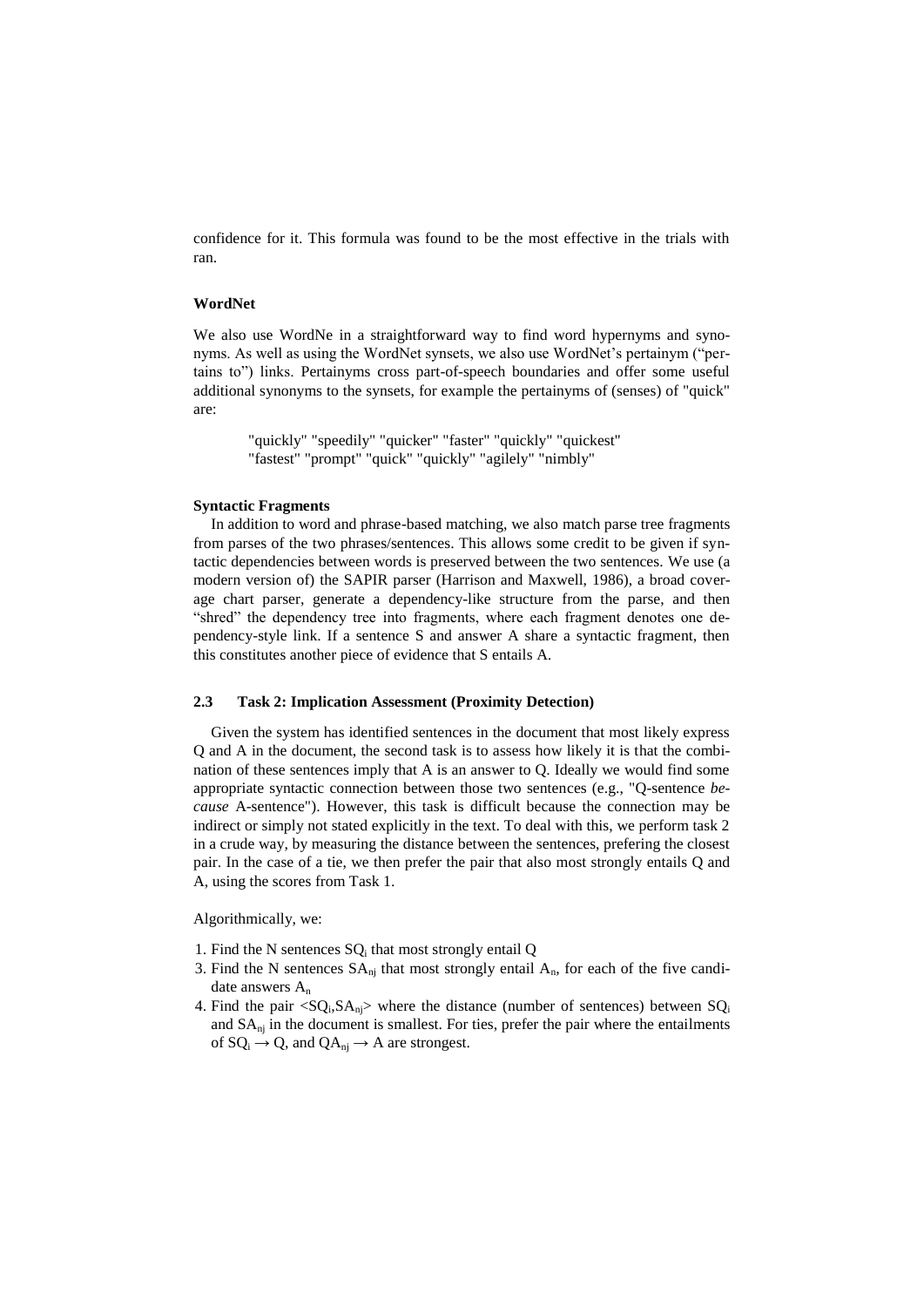

Fig. 1. The system finds the closest pair of sentences, one plausibly entailing Q, one plausibly entailing an answer  $A_i$ , and concludes the answer is  $A_i$ 

Experimentally, we used  $N = 3$ , as it achieved the highest performance on the 2011 training data. Figure 1 illustrates this process.

# **2.4 Example**

As an example of the system's behavior consider the following question:

**Q[3.5]** What is one of the MCP goals in Third World countries?

- **A1**: funding international organizations
- **A2**: separation of HIV-positive mothers from their infants
- **A3**: elimination of the contribution to the Global Fund
- **A4**: participation in USAID
- **A5**: separation of family planning from HIV prevention [CORRECT]

First the system finds the top three sentences most likely entailing Q and each answer Ai , as illustrated in Table 1: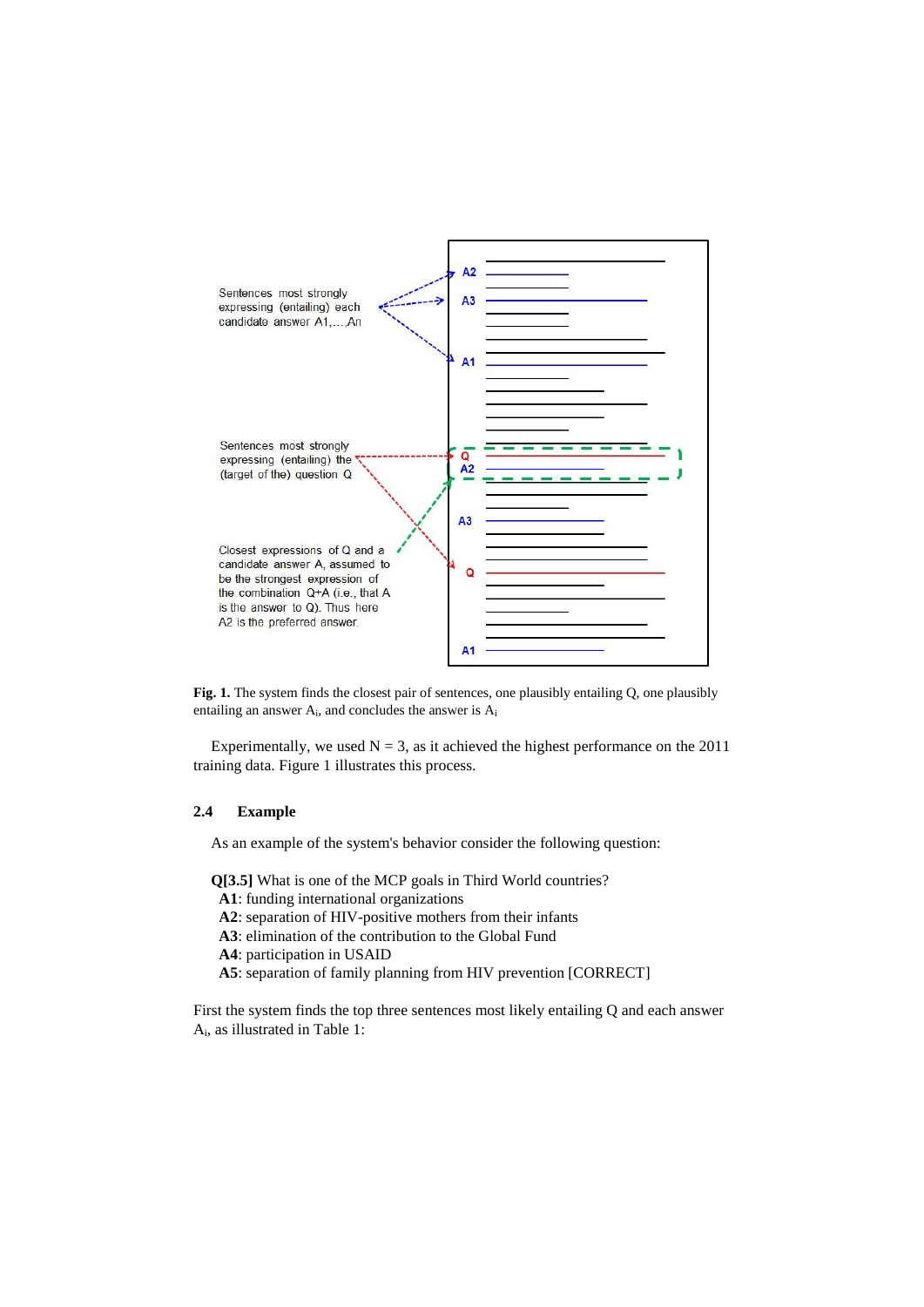| Question Q / Candidate answer Ai                              | 3 sentences that                                   |
|---------------------------------------------------------------|----------------------------------------------------|
|                                                               | most strongly                                      |
|                                                               | entail Q or Ai                                     |
| Q[3.5] What is one of the MCP goals in Third World countries? | S <sub>30</sub><br>S <sub>52</sub><br>S7           |
| A1: funding international organizations                       | S <sub>2</sub> S <sub>29</sub><br>S <sub>35</sub>  |
| A2: separation of HIV-positive mothers from their infants     | S <sub>10</sub><br>S2 S6                           |
| A3: elimination of the contribution to the Global Fund        | S <sub>26</sub> S <sub>29</sub><br>S <sub>30</sub> |
| A4: participation in USAID                                    | S <sub>13</sub> S <sub>29</sub><br>S <sub>34</sub> |
| A5: separation of family planning from HIV<br>prevention      | S <sub>30</sub> S <sub>31</sub><br>S <sub>45</sub> |
| [CORRECT]                                                     |                                                    |

Table 1. First the system finds the 3 sentences that most likely entail Q, and for each A<sub>i</sub> the 3 sentences that most likely entail that A<sup>i</sup>

For example, there is strong evidence that S30 likely entails Q due to the paraphrases "aimed at"  $\rightarrow$  "goal" and "developing countries"  $\rightarrow$  "Third World countries" (both from ParaPara):

Q[3.5] What is one of the MCP **goals in Third World countries**?

S30: ...U.S. funding...will be saddled by...restrictions **aimed at** separating family planning from HIV prevention **in developing countries**.

Let SQ be the set of 3 sentences most entailing Q, i.e., {S7,S30,S52}, and SA be the set of  $5x3=15$  sentences most entailing one of the  $A_i$ , i.e.,  $\{S2, S6, \ldots, S35, S45\}$ . Next the system looks for  $\langle S_{Q} \in SQ$ ,  $S_{Ai} \in S$ A $>$  pairs from these sets with the mimimum (sentence number) distance between some entailing sentences (3x3x5 pairs to consider). There are two pairs where the distance is zero (the same sentence entails both  $Q$  and an  $A_i$ ):

 Q+A3, both plausibly entailed by S30 (see Table 1) Q+A5, both plausibly entailed by S30 (see Table 1)

To break the tie, the system looks at the strengths of the entailments. Using the scoring metric earlier, the scores are:

For A3:  $7.36$  (S30 $\rightarrow$ Q) + 10.85 (S30 $\rightarrow$ A3) = 18.21 For A5:  $7.36$  (S30 $\rightarrow$ Q) + 33.48 (S30 $\rightarrow$ A5) = 40.84

Thus answer A5 ("separation of family planning from HIV prevention") is selected (in this case this is the right answer). The reason the entailment strength is so high (33.48) for this entailment is obvious, as S30 contains A5 almost verbatim within it: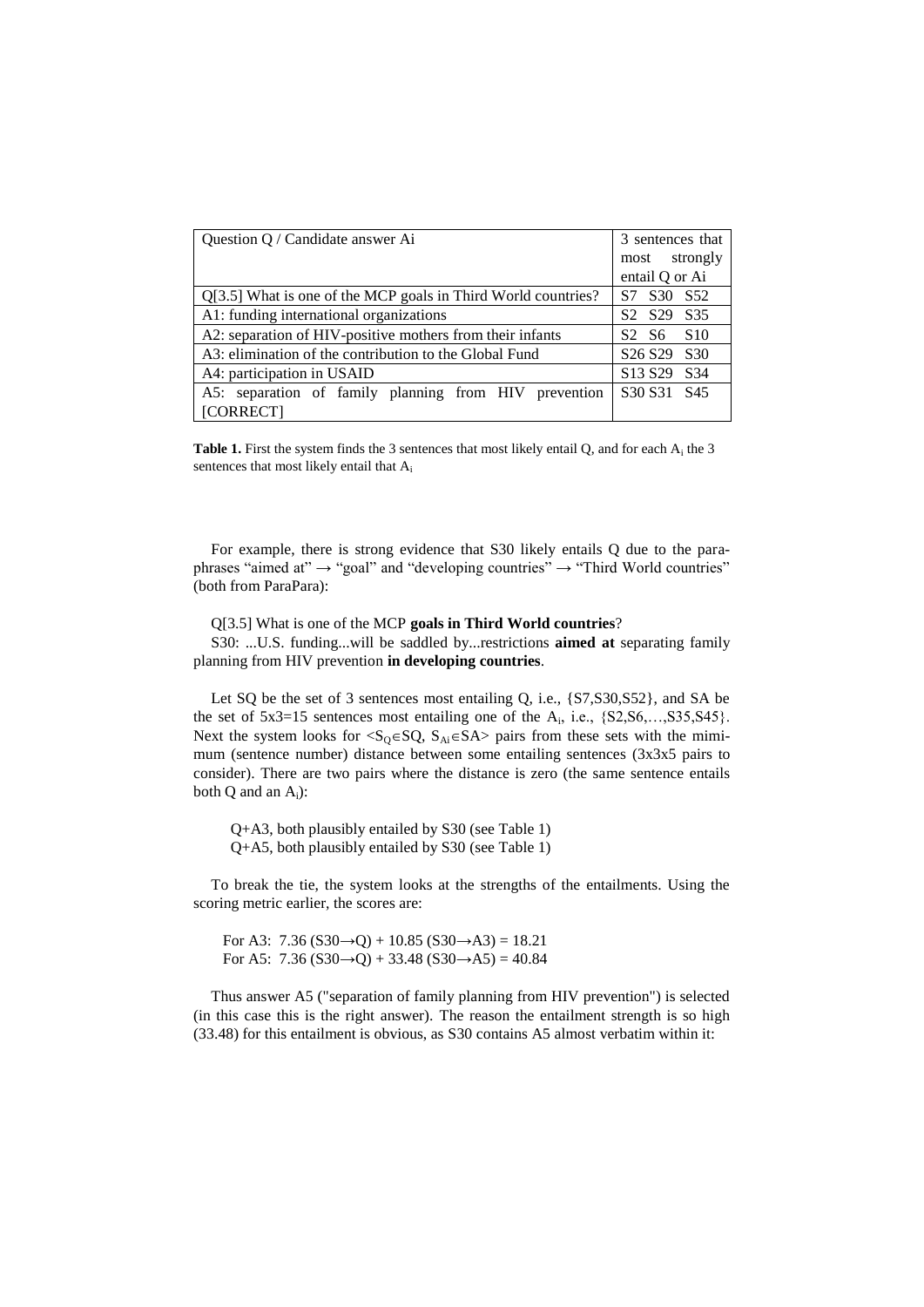#### A5: **separation of family planning from HIV prevention**

S30: ...U.S. funding...will be saddled by...restrictions aimed at **separating family planning from HIV prevention** in developing countries.

Note that the entailment  $S30 \rightarrow Q + A5$  is still only partial; for example the system did not find evidence related to MCP in the question, i.e., it did not prove that the goals in S30 were "MCP goals" (Q). More generally, there are typically elements of S and A that are left unentailed. However, for the QA4MRE task, we only need to know the relative entailment strengths in order to select the best answer.

# **3 Experimental Results**

We submitted three runs with different parameters for scoring, the highest run achieving an accuracy of 0.40 (versus a baseline of random guessing of 0.20). The c@1 score is also 0.40, as the system always guesses an answer.

We also performed some ablation studies to see the effects of adding/removing different knowledge sources. The results are shown in Table 2, using the current version of system:

### **Subtractive ablations**

- 42.5 Main system (all resources)
- 41.9 minus WordNet (only)
- 38.1 minus ParaPara (only)
- 41.9 minus DIRT (only)
- 38.1 baseline (none of the resources)

#### **Additive ablations**

- 38.1 baseline (none of the resources)
- 41.9 add WordNet (only)
- 39.4 add ParaPara (only)
- 41.9 add DIRT (only)
- 42.5 Main system (all resources)

**Table 2.** Precision (percent correct). The knowledge resources contribute approximately 4% to the system's accuracy (also  $c(a)$ 1) on the 2012 QA4MRE data.

The patterns in the ablation results are somewhat varied, illustrating the interactions that can occur between the scores from different knowledge resources, and making it difficult to draw detailed conclusions about individual resources. However, the general picture from these studies is clear: the basic (resource-free) algorithm accounts for the majority of the score (38%), with the knowledge resources together contributing an additional 4% to the score, and with no single knowledge resource clearly dominating the other.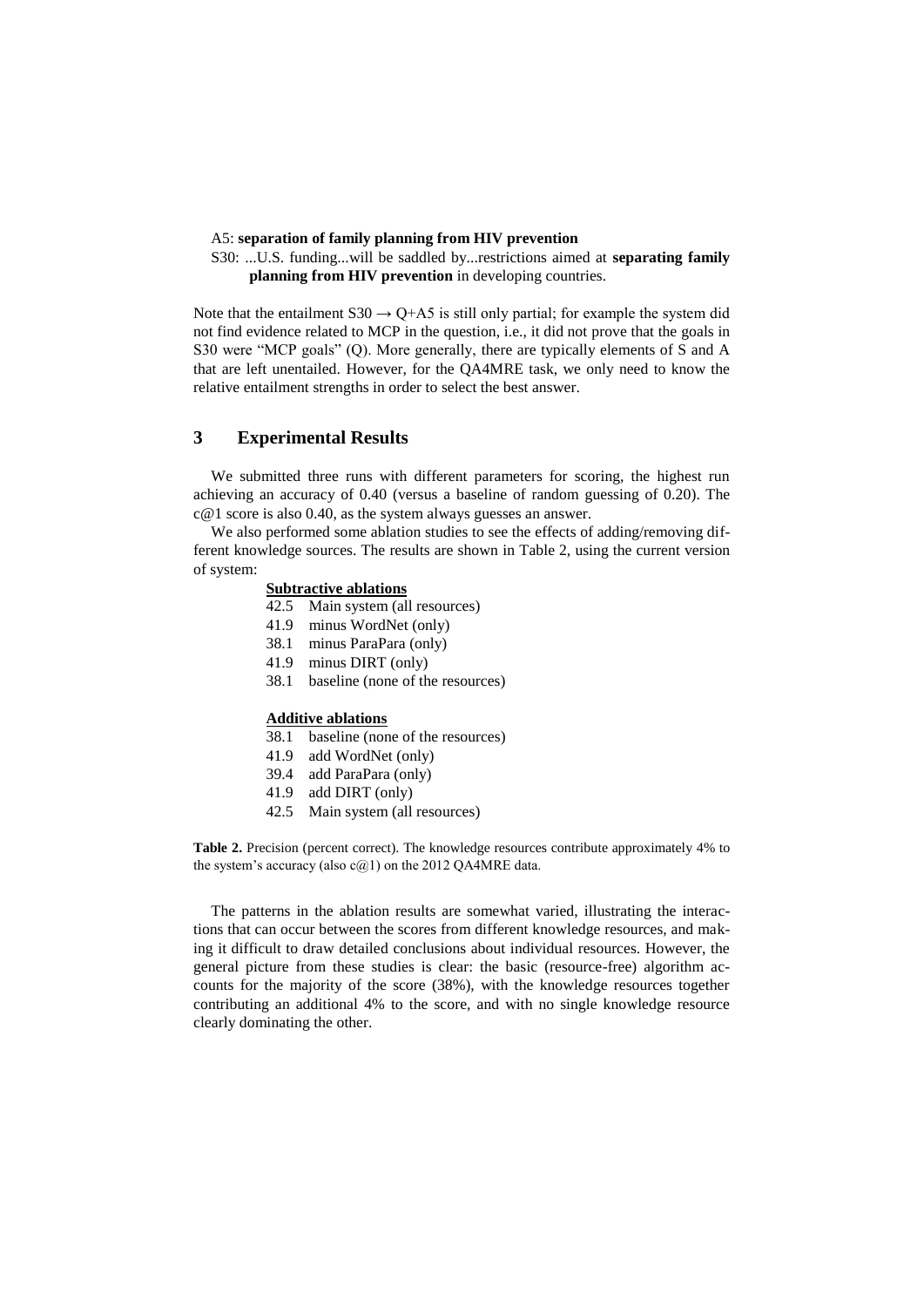# **4 Discussion**

There are clearly many improvements that can be made. We summarize some of these here, before finally turning to the larger challenge of Machine Reading.

### **4.1 Better question analysis**

We did not make any attempt to analyze the questions beyond extracting words, bigrams, and parse fragments, although clearly knowing the question type would affect what kind of an answer is sought. In addition, in one case, there is no domainspecific content to the questions at all:

Q[12.12]: Which of the following is true?

Here it is pointless to search for sentences entailing (the target of) question Q[12,12] (as there is no target), and the results will be random. Better analysis of the questions, in particular identification of the question type, would help improve performance.

#### **4.2 Sentence-level entailments and anaphora resolution**

Although we allow the content of the  $O+A$  pair to be split over multiple sentences, we assume that the semantic content of Q alone, and A alone, is within a single sentence. In practice, this assumption does not always hold, for example a pronoun may refer back to previous sentences (our system does not currently do anaphora resolution). For instance, in this example:

Q[3.9] Why did Burney decide not to write a biography of Dr Samuel Johnson?

S44: At one time he thought of writing a life of his friend Dr Samuel Johnson, but he retired before the crowd of biographers who rushed into that field.

our system's inability to realize that "he" (in S44) is "Burney" (mentioned in earlier sentences) weakens the assessed entailment between S44 and Q. Our system gets this question wrong.

In addition, several questions and answers themselves use pronouns, e.g.,:

Q[9.9] How did he earn his degrees at Oxford?

- 1. He wrote an essay on comets
- 2. He produced an operetta at Drury Lane
- 3. He studied with Dr Arne
- 4. He composed various pieces
- 5. He sang in a choir

Without identifying who "he" is (which our system does not do), our entailment reasoning is missing a critical piece of information to be entailed, again weakening its entailment reasoning.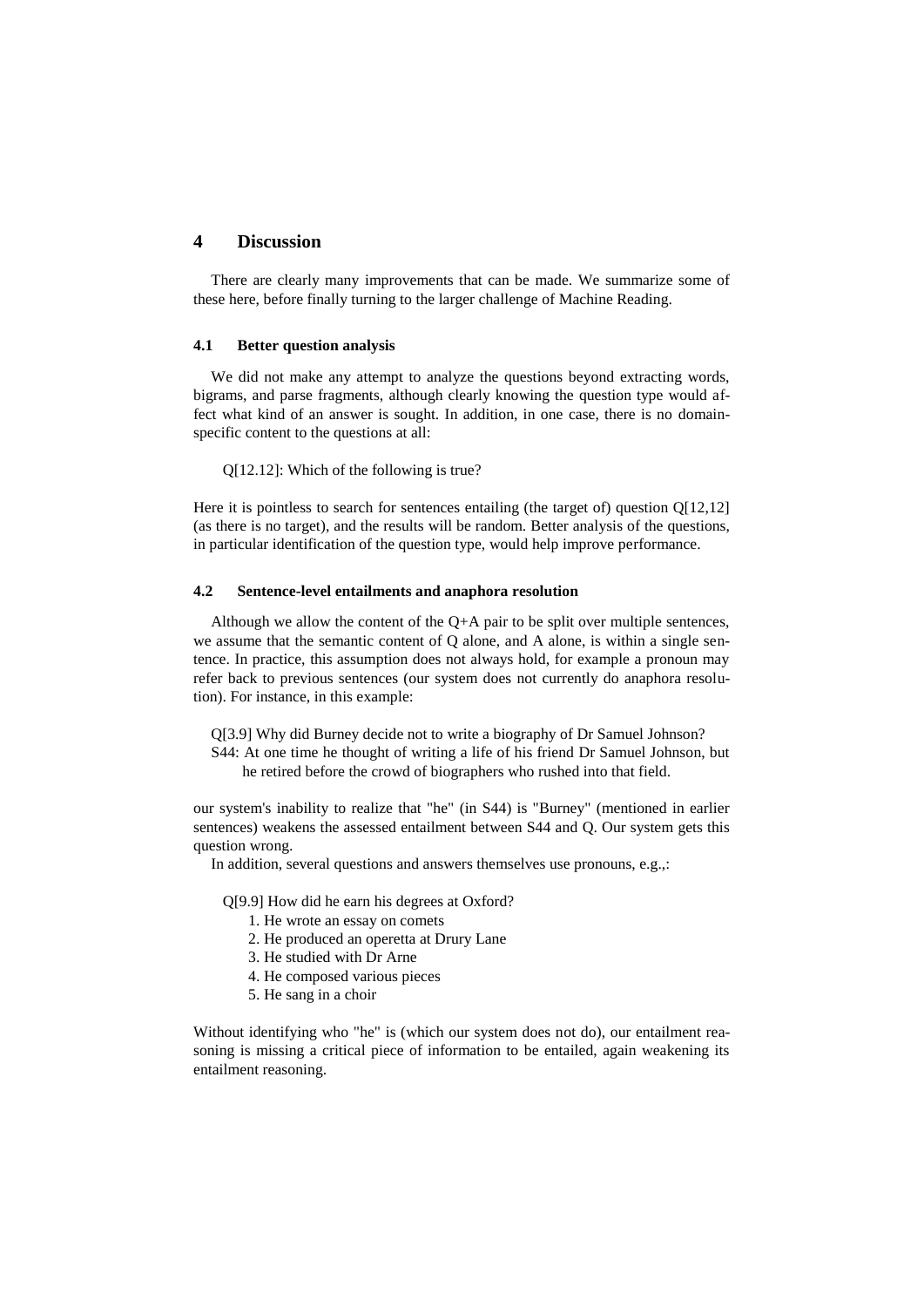### **4.3 Proximity as an Approximation for Capturing Q+A Together**

Our method assumes that if two sentences  $S_Q$  and  $S_A$  expressing Q and A respectively are close, then the two sentences together likely expresses the combined meaning of Q+A. Although this is clearly a gross assumption, it appears to holds true surprisingly often. The larger problem we observe is that, as currently implemented, proximity always takes precidence over the strengths of entailments. A bad example is as follows:

Q[2.8] What advantage does the Jatropha curcas offer? A2: it grows on semi-arid fields [actual correct] A4: it reduces pests of other crops [predicted correct]

The system selects A4 because a sentence S16 entails both Q and A4 with moderate strength. However, inspection of the data shows that two other sentences, S2 and S3, very strongly entail A and Q respectively:

- S2: It sounds too good to be true: a biofuel crop that **grows on semi-arid lands** and degraded soils...
- S3: That is what some are claiming for **Jatropha curcas**, the miracle biofuel crop.

Despite the relatively strong entailments, our system disprefers this option as the two sentences are further apart (distance 1, rather than distance 0), and sentence proximity currently takes absolute priority over entailment strengths once the top 3 entailing sentences for each answer have been selected. In future, we could consider a weighted combination of the distance and entailment strength metrics when selecting an answer.

#### **4.4 Short answers**

When an answer is short, e.g., a single word, there is very little to be "entailed" by the text. In the worst case, if the answer word is common then there is little basis to pick the best 3 sentences that "entail" that answer. Our system did notably worse on questions with single-word answers, for example:

Q[2.5] Which is the biofuel whose production most reduces the emission of green-

- house effect gases?
- 1. bio-diesel
- 2. bio-oil
- 3. corn ethanol
- 4. cellulosic biofuel
- 5. gasoline

In the supporting document, 9 sentences contain the phrase "corn ethanol", and thus there is no basis (using our current algorithm) to select the 3 sentences that "most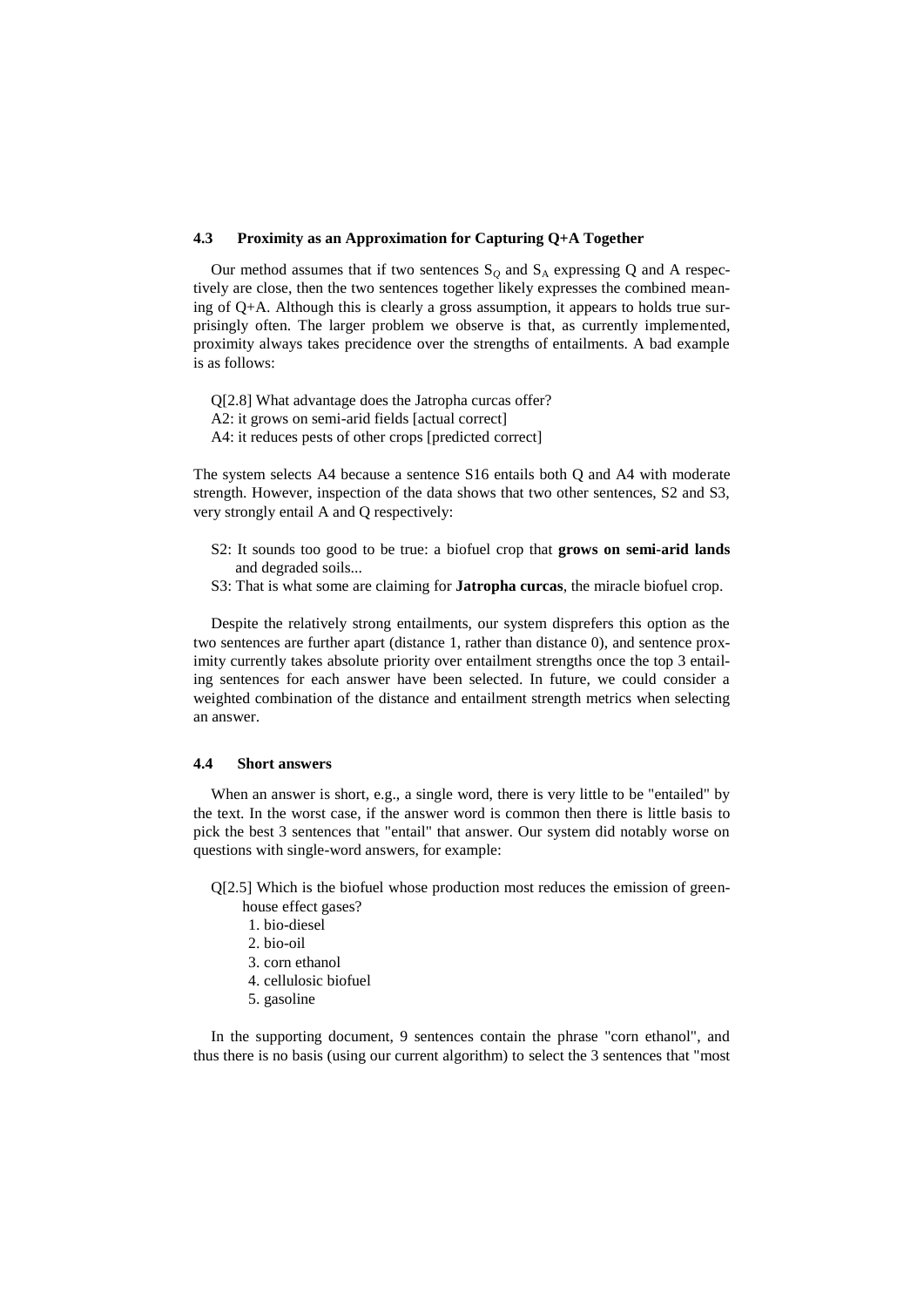strongly entail" corn ethanol from them. Again, a modification of the algorithm to allow more entailing sentences in its set of candidates could overcome this problem.

# **5 Towards Machine Reading**

Finally we consider the larger goal of Machine Reading, and the architecture of our system within it. Although our system's performance was relatively respectable, there is still a long way to go. Most significantly, our system is largely relying on local entailment estimations, and does not make any attempt to construct an overall model of the text, resulting in sometimes brittle behavior, for example when there are many word-level entailments between the text T and the hypothesis H, but the relationships between those words in T and between those words in H are completely different.

There are two major challenges to overcome to move closer towards machine reading: the knowledge problem, and the reasoning problem. The **knowledge problem** is that large amounts of world knowledge are needed to fully identify entailments, but our existing resources (e.g., paraphrase databases) are still limited. Although paraphrasing allows some simple entailments to be recognized, e.g. **IF** X contains Y **THEN** Y is inside X, there are many cases in the QA4MRE dataset where the gap between T and H is substantial. Some examples of semantically similar, but lexically different, phrasings are shown below requiring considerable knowledge to recognize the approximate equivalence:

Q[2.7] What is the **external debt** of all African countries?

- S61 Africa **owes foreign banks and governments** about 350 billion.
- Q[2.1] When did the rate of AIDS started to **halve** in Uganda?
- S73 The rate of AIDS in Uganda is **down to about 8, from a high of 16** in the early 1990s.

A4[to Q7.9] to **encourage the use of** groundwater S73 ...the UN has ...a program to **give them access to** groundwater sources.

Clearly more work is needed to acquire lexical and world knowledge to help recognize such near-equivalences.

Concerning reasoning, text allows many weak entailments to be made, but the **reasoning problem** is how to combine all those entailments together into a coherent whole. This is something our system does not do; given some text, it can posit many weak entailments, many of which are contradictory, but does nothing to try and find a subset of those entailment which are together coherent. One can view this as the challenge of "reasoning with messy knowledge". Part of the challenge is devising a suitable method for reasoning with uncertainty, so that contradictions in the entailments can be best resolved. (A promising candidate for this is Markov Logic Networks (Richardson and Domingos, 2006)). However, simply ruling out inconsistencies may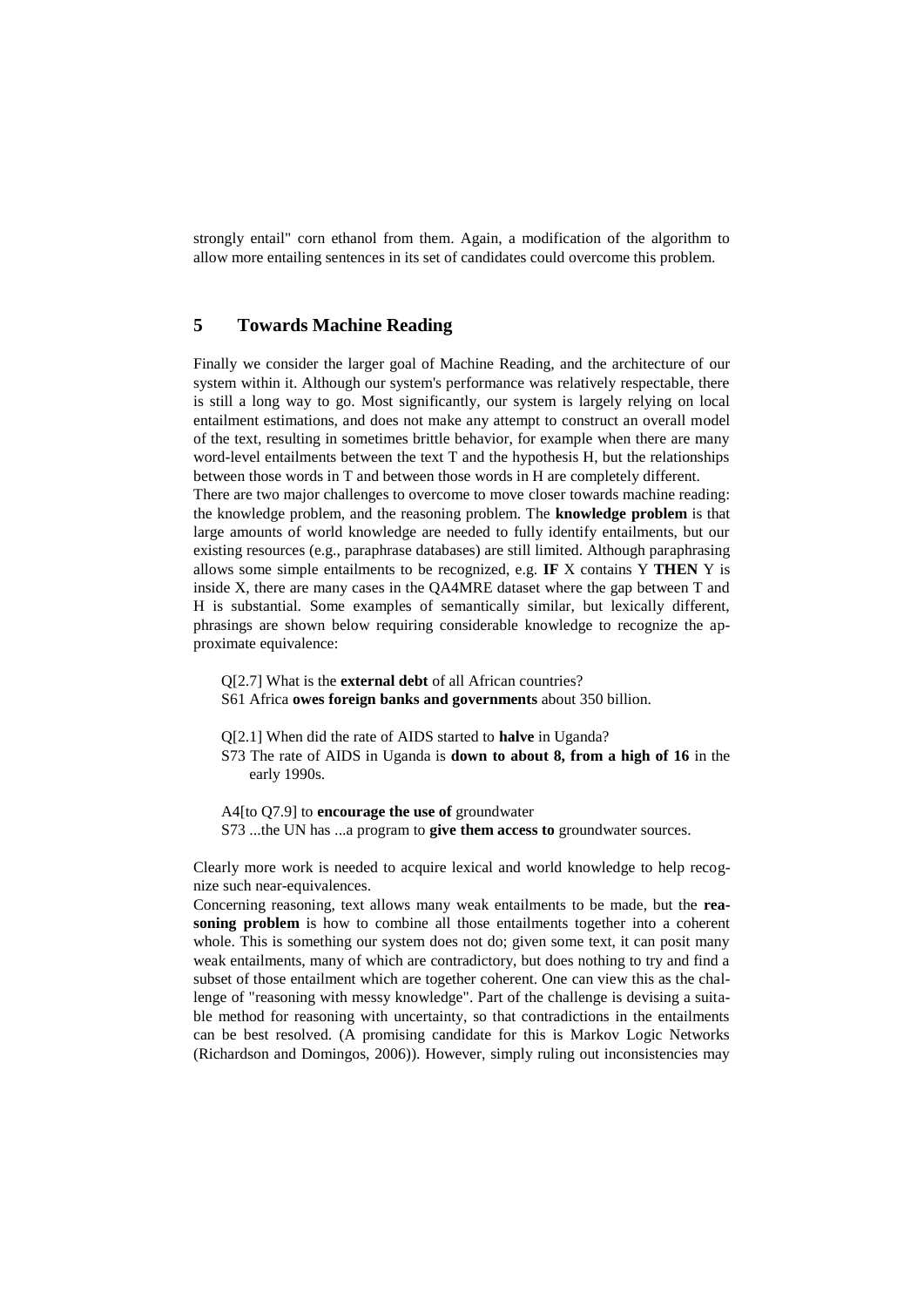not be a sufficient constraint on the problem; When people read, they also bring largescale expectations about "the way the world might be", and coerce the fragmented evidence from the text to fit those expectations. Reproducing this kind of behavior computationally has long been a goal of AI (Minsky, 1974; Schank and Abelson, 1977), but still remains elusive, both in acquiring such expectations and using them to guide reading (Clark, 2010). Recent work on learning event narratives ("scripts"), e.g., (Chambers and Jurafsky, 2008) and building proposition stores (Van Durme et al., 2009; Penas and Hovy, 2010) offers some exciting new possibilities in this direction.

## **6 Summary**

Our system for QA4MRE is based on assessing entailment likelihood, and breaks down the problem into two parts:

- i. finding sentences that most entail the question  $Q$  and each answer  $A_i$
- ii. finding the closest pair of such sentences where one entails  $Q$  and the other  $A_i$ .

The system's best run scored 40% correct. As just discussed, to progress further, the system needs to move from assessing local entailments to constructing some kind of "best coherent model", built from a subset of those (many) weak entailments. This requires both addressing the knowledge problem (of acquiring the knowedge to support that) and the reasoning problem (to construct such a model). The QA4MRE challenge itself, though difficult, is one that seems ideally suited to promoting research in these directions.

### **References**

- BNC Consortium. *The British National Corpus*, version 2 (BNC World). 2001. Distributed by Oxford University Computing Services on behalf of the BNC Consortium.
- Chambers, N., Jurafsky, D. "Unsupervised Learning of Narrative Event Chains", in Proc ACL'08, 2008.
- Chan, T., Callison-Burch, C., Van Durme, B. *Reranking Bilingually Extracted Paraphrases Using Monolingual Distributional Similarity.* EMNLP Workshop: GEMS. 2011
- Clark, P. Do Scripts Solve NLP? Working Note 28, AI Lab, Univ Texas at Austin. 2008.
- Graesser, A. C. 1981. "Prose Comprehension Beyond the Word". NY:Springer.
- Harrison, P., Maxwell, M. "A New Implementation of GPSG", Proc. 6th Canadian Conf on AI (CSCSI'86), pp78-83, 1986.
- Lin, D., and Pantel, P. "Discovery of Inference Rules for Question Answering". Natural Lan-guage Engineering 7 (4) pp 343-360, 2001.
- MacCartney, B. Natural language inference. Ph.D. dissertation, Stanford University, June 2009